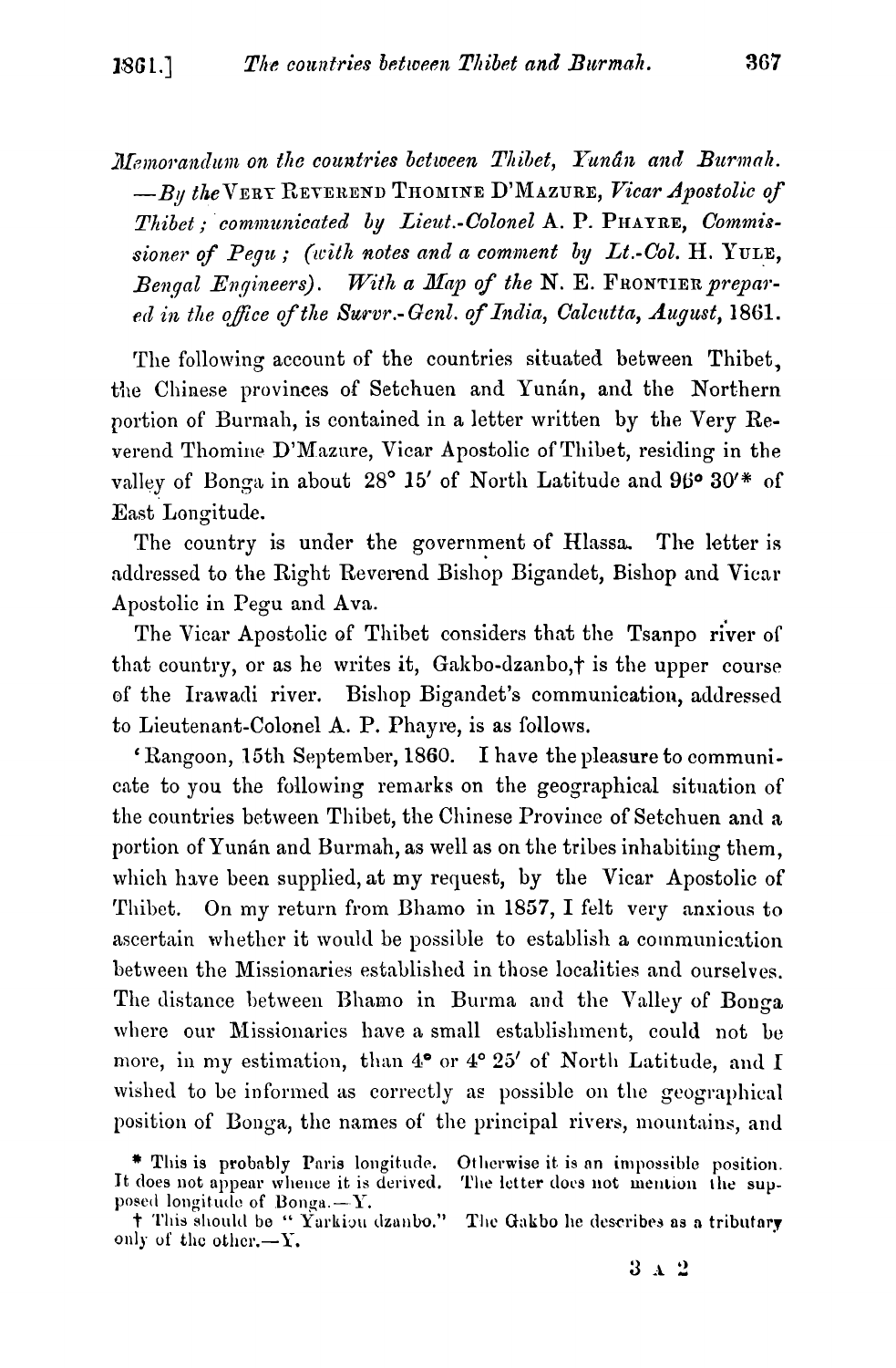tribes of those parts. Agreeably to my demand, the following  $de$ tails have been forwarded to me and received here about three months ago. The letter is dated 9th August, 1859,\* and runs as follows:

" DEAR MONSEIGNEUR.

" I need hardly state that the items of information. respecting the position of places are not based on geometrical mensuration, or astronomical observations. They have been collected on the spot from personal observation, and from the reports supplied by natives of various nations and tribes.

I. " Relying upon the Map of Andriveau Goujon, Paris, 1841, the main chain of the Himalaya is supposed to end in the Province called Khana Deba,<sup>†</sup> by the 27° and 28° of North Lat, and the **96":** of (Paris) Long.

II. " From probable, but not positive, calculations that I have made, as well as from the particulars I have been able to collect, the Chinese towns of Longtchang-fou, $\S$  Teniné tchou, ought to be placed one degree and a half farther in an eastern direction, and the distance between the Irrawaddy and the Louts Kiang ought to be nearly double that which is indicated on the said Map.

**111.** " On the same map Tsatsorken (in Thibetan Tsarong),\* and the tributary of the Louts Kiang are marked too low in a southern direction. The great bending of the two rivers Louts Kiang and Lantsan Kiang seems to begin above the 28° of Latitude. Bonga, our small establishment, is in one of the valleys of the range of mountains that separate those two rivers, near to the left bank of the Louts Kiang, and not far from the beginning of the bending from N. W. to S. E. in about **28"** 15' N. Lat.

\* Therefore about ten months on the  $way -Y$ .

<sup>1</sup> Add 2° 20' for Greenwich = 98° 20', which agrees pretty well with Wilcox's Map.

§ Should be Yong-chang-foo probably, but may be Loung-chouan-foo the Mowun of the Burmese. $-Y$ .

 $\parallel$  Theng-ye-choo of the Maps, the Momien of the Burmese. $-Y$ .

**T** The Vicar is doubtless forced to this conclusion by the wrong position given to the Irawadi on his maps. In compiling my map of Burma I was compelled to take an opposite view and to move these places and the Chinese-Burman frontier to the westward. *See Mission to Ava*,  $pp$ . 266.—Y

 $\bf t$  Tsatsorgang in Klaproth's map is in Lat.  $30^\circ$  18', Long. Paris 95°54'= $\bf \Theta$ 1 98° 14'. In D'Anville its latitude is 28° 20'. All the latitudes in D'Anville's maps hereabouts are greatly too low, as our knowledgo of Assam demonstrates. $-Y$ .

<sup>&</sup>lt;sup>†</sup> Khana Deba is the name given by Wilcox's informants to a Tibetan chief near the sources of the Brahmaputra. It is derived from Wilcox by the Freuch geographers. $-Y$ .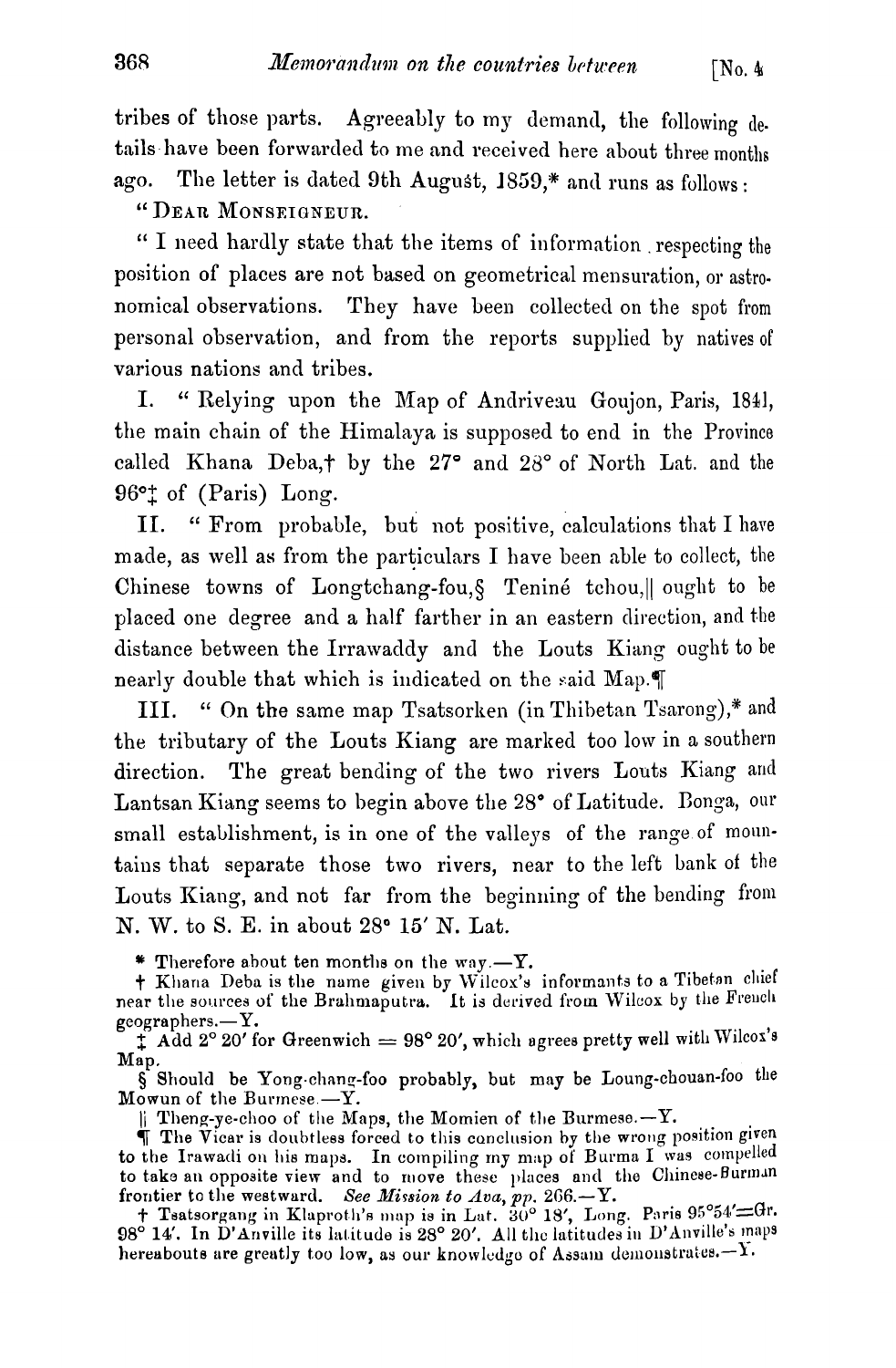IV. "That country is the south-easternmost limit of the nossessions directly subjected to the government of Hlassa. There begins the country called Lokatra by the Thibetans. Lokatra means the southern tatooed people. Lokapatra has nearly the same meaning: Kapa means lips.\* This last name which the Rev. Mr. Fage never heard mentioned by the Thibetans may be likewise correct, because some of the wild tribes, both men and women, tatoo the lips and chin so as to resemble a beard. This same country is called Loke Patchan by the Chinese.<sup>†</sup> South of Bonga the tribe of the Louts is met with, and they occupy all the western country as far as that part of the Himalaya where in the maps the Mishmis are located.

V. "In that extent of territory west of the Louts Kiang at a distance of about 30 miles, is to be met a range of high mountains. On the west of that range, is a river rather inconsiderable called Kouts Kiang or Schété Kiang (both names are used by the Chinese). When it enters the Province of Yunan, it is known under the name of Lountchang Kiang, flows east of Teniné, and joins the Irrawaddy below Bhamo.<sup>†</sup> Between the Kouts Kiang and another considerable river that flows in the Irrawaddy, there are several ranges of mountains, the general direction whereof is from south to north. That river is named in the maps Gakbo Dzanbo. Its course through Thibet appears to be very different from what has hitherto been supposed. Its junction with the Irrawaddy must be placed somewhat more in the south. That & called by the Chinese Kanpoo-tsangbo, is named by the people of Bonga, Dzain, because it flows through the sub-prefecture of that name. In that district, according to the Thibetans, is

<sup>\*</sup> This no doubt refers to a passage in Father Giorgi's Alphabetum Tibetanum, p. 423, where describing the province of Tak-po which is that to the east of Jigatze (or Teshoo Loombo of our maps), he says it is bounded on the south by the *Lhokaha-patra* or the "Southern Cut-mouths" "quod populi hi me labia gerunt incisa." $-\mathbf{Y}$ .

<sup>+</sup> Klaproth has got the Hlokba or Hlokabadja north of Burmah near the Irawadi, but probably transferred from the Himalaya far to the west, to meet his theories. $-Y$ .

<sup>#</sup> This must be the Shoay-lee of the Burmese, which empties its water in the Irrawaddy about 55 miles south of Bhamo. On leaving the Province of Yunan the Shoay lee flows through mountainous districts, inhabited by Shans, winds through a very extensive flat country in a south-western direction, and finally joins the great river of Burmah. At its mouth, there is an island upon which is a small village called Shoay-lee-wa youn.—Note by Bishop Bigandet.<br>§ I have no doubt this should be "this river"-i. e. the Gakbo-dzanbo of

the maps. $-Y$ .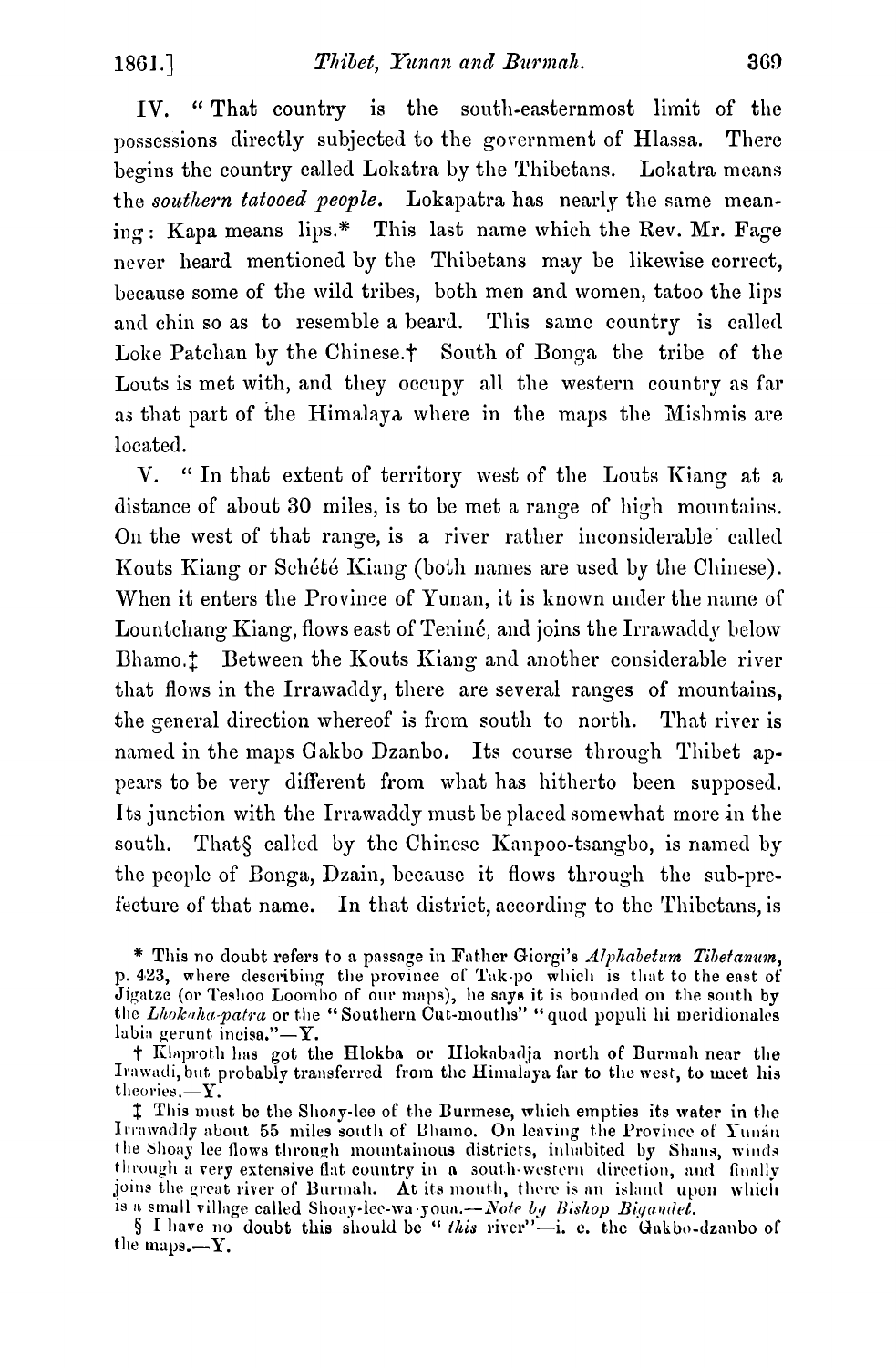the village of Samé where our two priests MM. Krick and Boary were murdered.

VI. " To me there is not the least doubt, that the great river that flows through the whole length of Thibet, marked on the maps Yarou dzanbo, called by the Chinese Ia-lou-tsang-pou, and by the Thibetans, Yar-Kiou-tsangbo, is the Irrawaddy. I believe that its bending must be brought more to the east. This would agree better with the observations made by the English on the tributaries of the Brahmaputra. The latter cannot possibly be the Yar-Kioutsangbo.

VII. "Here is the general aspect of this country; three principal rivers, the Irrawaddy, with its tributary the Kan-pou-kiang, the Kouts-Kiang, and the Louts-Kiang. These rivers are divided or separated by four principal ranges of mountains. The 1st range is formed by the last and easterly range of the Himalaya, west of the Irrawaddy; the 2nd lies between the Irrawaddy and the Kouts-Kiang ; the 3rd between the Routs-Kiang and the Louts-Kiang and the 4th between the latter river and the Lantsang-Kiang. The two first ranges appear to lower their heads beyond the 28° of North latitude owing to the great elevation of the soil in Thibet. The only range well known to our priests is the one near their settlement. Two spurs of that range that are north and south of their habitation are called Dokerla and Dokela.\* The latter is visited by innumerable pilgrims from all parts of Thibet, who come to worship the Spirit Kaoua Kerbo, that is to say, the white snow. It takes 7 days of hard travelling, to go from the Louts-kiang, to Kan-pou-kiang, or river of Dzain. The distance in a straight line is very short, but in countries like these, where there is nothing but ascending and descending, the direct distance gone over during one day is very small. East of that extent of territory lies the district called Tsarong, ending at the summit of the chain of the Dokerla, separating the rivers Louts and Lantsang. West of that same district, near to the Irrawaddy,t and close to the Himalaya, is the district of Dzain, where is the village of Same two days distant from Oua.<sup>†</sup> the last Thibetan village in

<sup>\*</sup> There is a range of snowy mountains called Douk-la Gangri in Klaproth's map, but near the Gakbo, and considerably west of the supposed position of  $Bonga - Y.$ 

 $\dagger$  **For lrawadi read Tsanpo, which he assumes to be the same.** $-\text{Y}$ .

**f.** There is a village called Wa-loung near Samé in Wilcox's map of the upper Brahmaputra.-Y.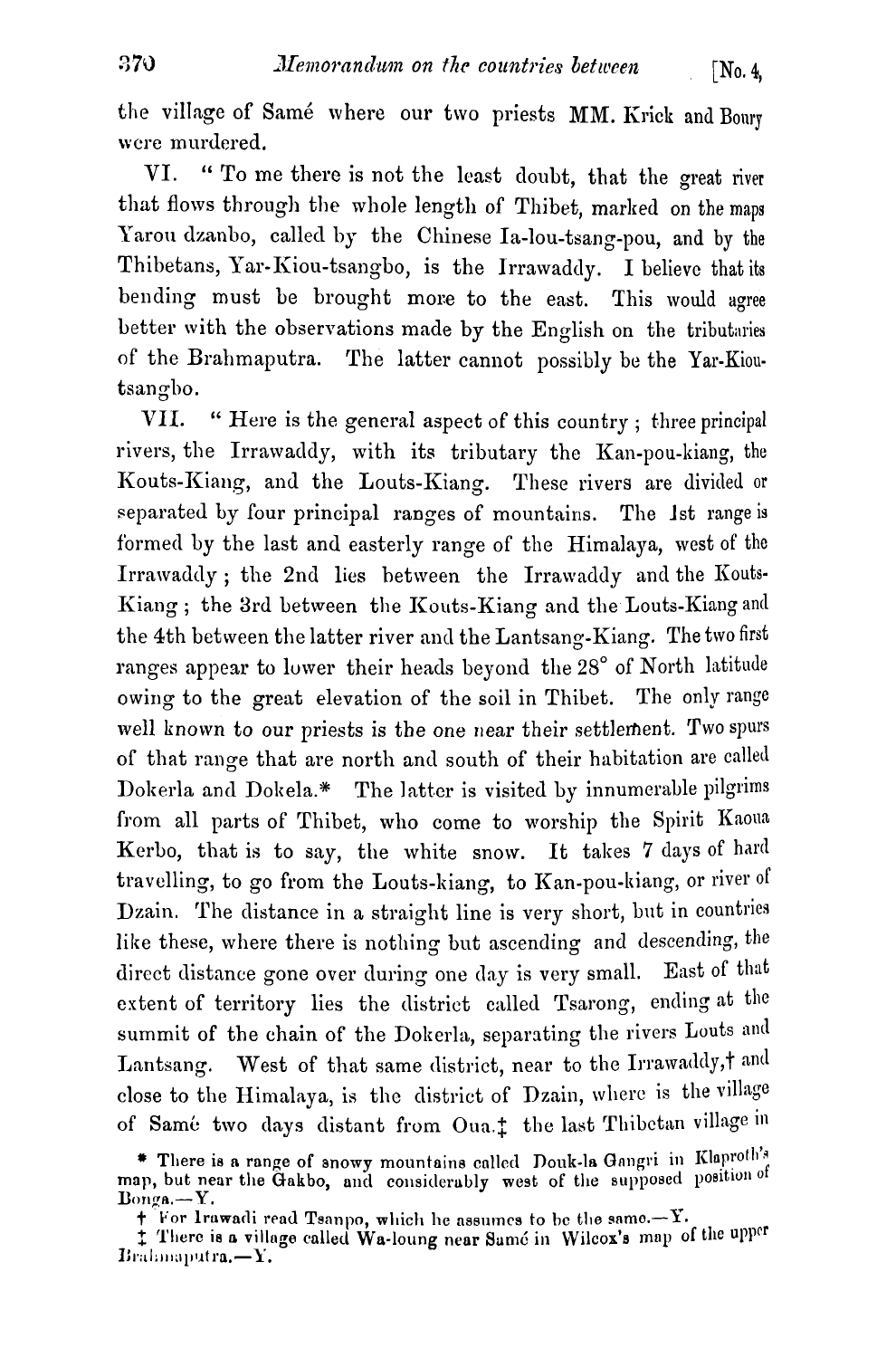$1861.$ 

the direction of the Mishmis. Between the two above mentioned districts are the pastures of Dromba where are the sources of the Kouts-Kiang.

"All that country, which forms a part of the prefecture of Sang-Nga-Kien-dzong,\* is purely Thibetan. All that lies south of it is peopled with savages formerly paying tribute to Thibet. The limits between the territories of each tribe are generally, according to the custom of the country, the summits of high ranges, impassable on account of the snow during the greatest part of the year. They ordinarily live on the banks of rivers which are to them the best and safest highways.

VIII. "For the names of those wild tribes, known under the general appellation of Lokatra, and the districts they inhabit, I am chiefly indebted to our boys, purchased at Bonga, most of whom belong to those tribes.

> The Louts  $\Big\}$  Chinese names. Terong. Renney pang. Dedze. Anampae. Metious. Dabou dam. Pang dang. Lam bem. Damra. Kabing. Mooua. Apo. Mandeing. Telou.

"It is difficult to determine the position of the localities occupied by thoses various tribes: what will be stated on his subject, requires more accurate information. It is the result of the reports made by individuals belonging to those various tribes. Persons

<sup>\*</sup> Sangak-tehoui-dzong is in Klaproth's map, near the sources of the Chodteng chiu, which may be the Kouts Kiang of the Vicar, and very possibly similar in pronunciation, for the relations between Thibetan spelling and pronunciation appear to be complicated,  $\mathbf{Y}$ ,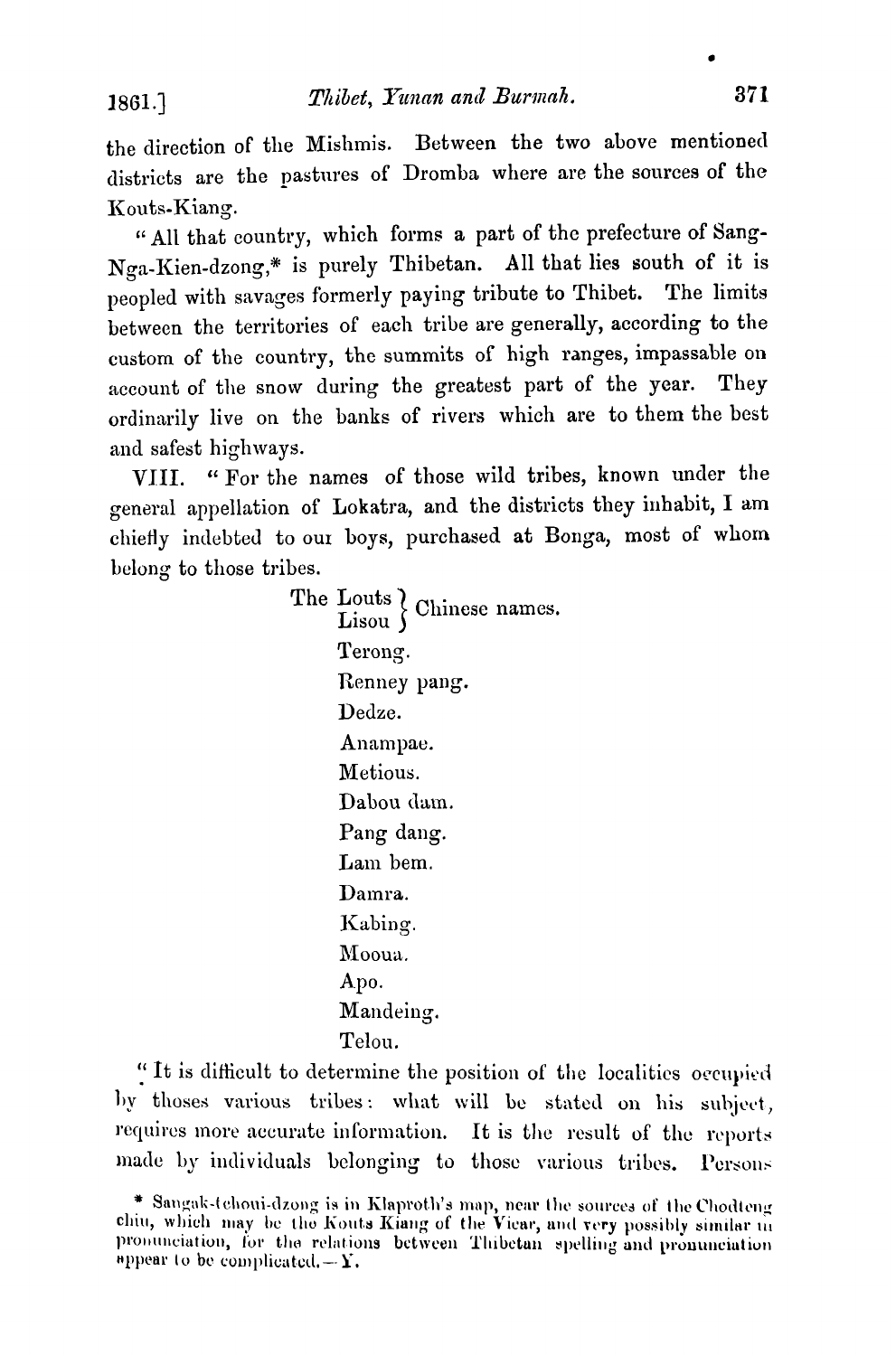acquainted with the loose and always incoherent and disconnected statements made by savages on every subject of inquiry will readily understand how cautious one must be in giving belief to their sayings.

"Louts or Anong.-It is certain that below Bonga the valley of the Louts Kiang is occupied by the Louts\* (Chinese name) who in their language are called Anong, and in that of Thibet Guia, on an extent of four or five days' journey. They are of a weak temper. They pay tribute both to the Thibetans and Chinese.

"Lisou.-The Lisout occupy the same valley, as far as Yunán. They are said to be of very wicked dispositions.

" Terong.-South of the Dromba pastures the first population to be met with on the banks of the Kouts-Kiang, are the Derong, called, in Chinese Kuts, in Thibetan, Kiang or Kiong, and sometimes Tsong, and oftener Bain. Hence in Thibetan the Kouts Kiang is often called Bain Kioung, and by the natives Terong Ouang. In Chinese Kiang means river, which is translated Kiong by the Thibetans, meaning water, and Ouang in the native language has the same meaning.

" The Terong are separated from the Louts by one range of mountains. It is one of the most numerous tribes. Up to this the indications are tolerably correct, but the farther we move from Tsarong the less are they to be relied upon.

" Renney-pang.--Proceeding in a south-western direction, close to the Terong, are the Renney-pang. In that locality the Kouts-Kiang can scarcely be forded, but is crossed on rafts. That tribe is incousiderable.

" Dedze.-In the vicinity of the two above-mentioned tribes are living the Dedze, called Dijon by the Thibetans. They inhabit high table-lands. They are celebrated for stealing cattle and carrying away the women and children of other tribes. In their country there is a small river called Ain Ouang.

" Anampae.-They are probably on the banks of the Kouts-Kiang below the Renney-pang, though separated for a distance of two or three days' journey by a territory wholly uninhabited. Throughout

<sup>\*</sup> The Louts are probably the Nous or Lous of Klaproth's map, giving name o the Nou-kiang, Lou-kiang, or Louts-kiang, as our author calls it.-Y.<br>
† The Lisou are also in Klaproth's map, to the north of Theng-ye-choo.-Y.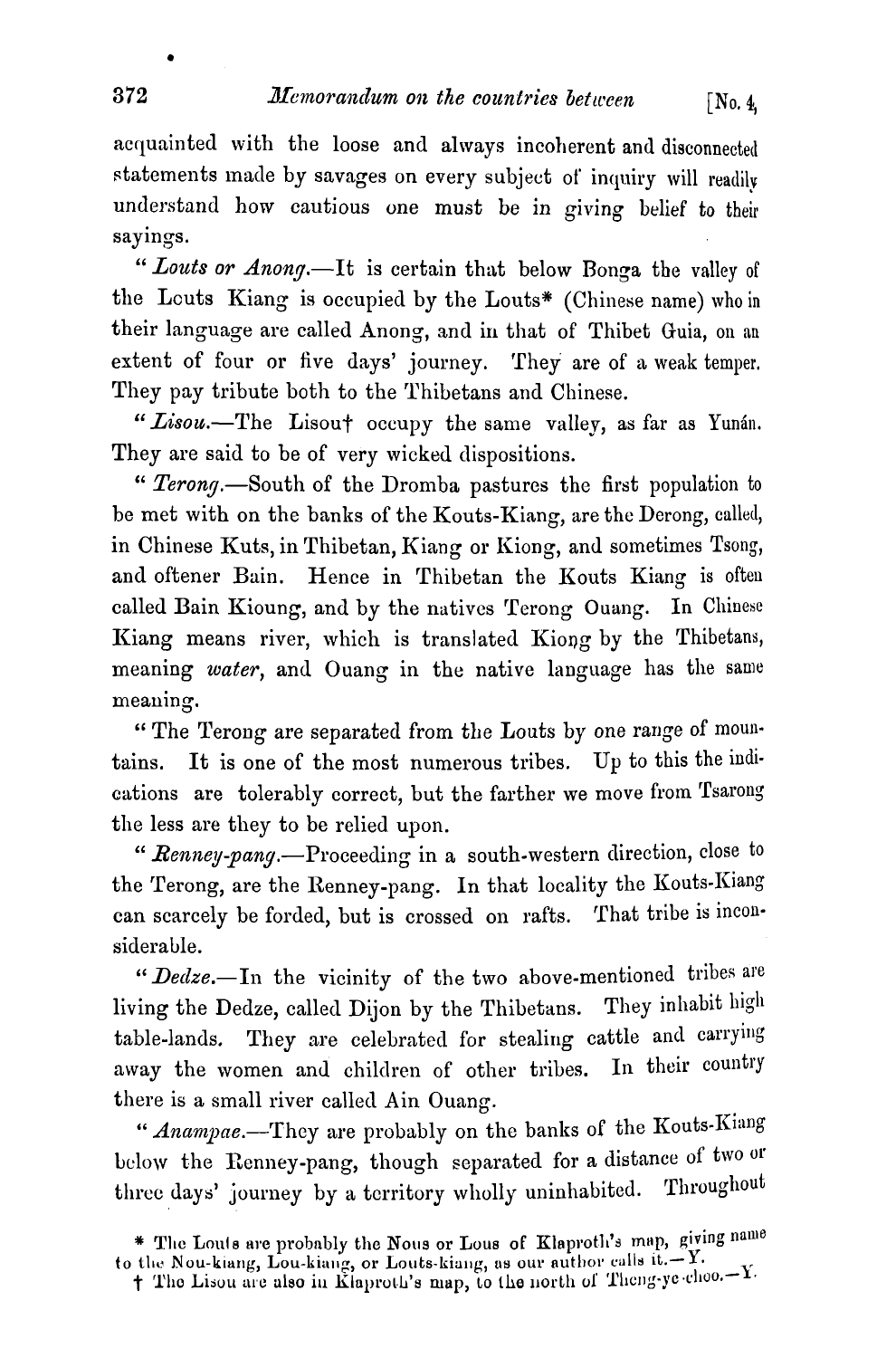1861.]

their country, there is great abundance of iron mines; the steel is of a superior quality. $*$ 

" Melious, Daboudam.-In the vicinity of the Anampae, live those two tribes; they speak the same language. They manufacture earthen vessels.

"Pangdang.-They are found close to the Dedze. The mountains in that locality have not much elevation, the country is somewhat flat and there is scarcely any snow.

"Lambenn.---They sell Chinese pans; it is probable they are on the banks of the Louts Kiang close to Yunán.

"Damra.-Three days west of the Anampae, dwell the Damra. They are separated from them by a range of mountains.

" Kabing, Mooua.-These two tribes dwell near the junction of the Kiang Ouan with another river, larger than the Kouts Kiang and all the others. This must infallibly be the Irrawaddy. The language of the Mooua is the same as that of the Pani who live near Yongpetin, in Yunán. They use European articles, weave cloth, and cultivate cotton. Some Thibetans maintain that the Mooua are the same as the Meneupguiebo, the Thibetan name of Burmah. There is no doubt but that tribe is close to Burmah.

" The Kabing appear to be the same as the tribe of the Kakhiens to be met with east and north of Bhamo.+

" The Mooua are now probably some Shan tribe living in the same localities as the Kakiens. The latter dwell on the hills and the former in the valleys.<sup>†</sup>

"  $Apo$ . They are separated by a range of mountains from the Damra on the west. They are said to be very wicked.

<sup>\*</sup> The Kakoos are mentioned below by Bishop Bigandet as celebrated for their *dhas* or swords. See also Mission to Ava, p. 146.  $Y$ .

<sup>†</sup> They are very numerous. I have seen hundreds of them at Bhamo whither they come to buy salt and some other articles. They appear of mild dispositions, though the Burmese represent them as cruel and treacherous. If some of them be really so, the ill-treatment they receive from the Burmese is the prolific cause of the evil. - Note by Bishop Bigandet.

<sup>&</sup>lt;sup>1</sup> By their industry and mercantile habits the Shans are far superior to all the other tribes. They are exceedingly numerous, but unfortunately divided into a great many fractions. They are to be met with from the borders of Assam to the gulf of Siam. The Siamese are but one of the many Shan tribes, that is more advanced in civilization than the others, owing to the geographical position of<br>their country on the extremity of the gulf of Siam. The Thiberans may possibly<br>make no difference between the Shans and the Burmese.—Note by B Bigandet.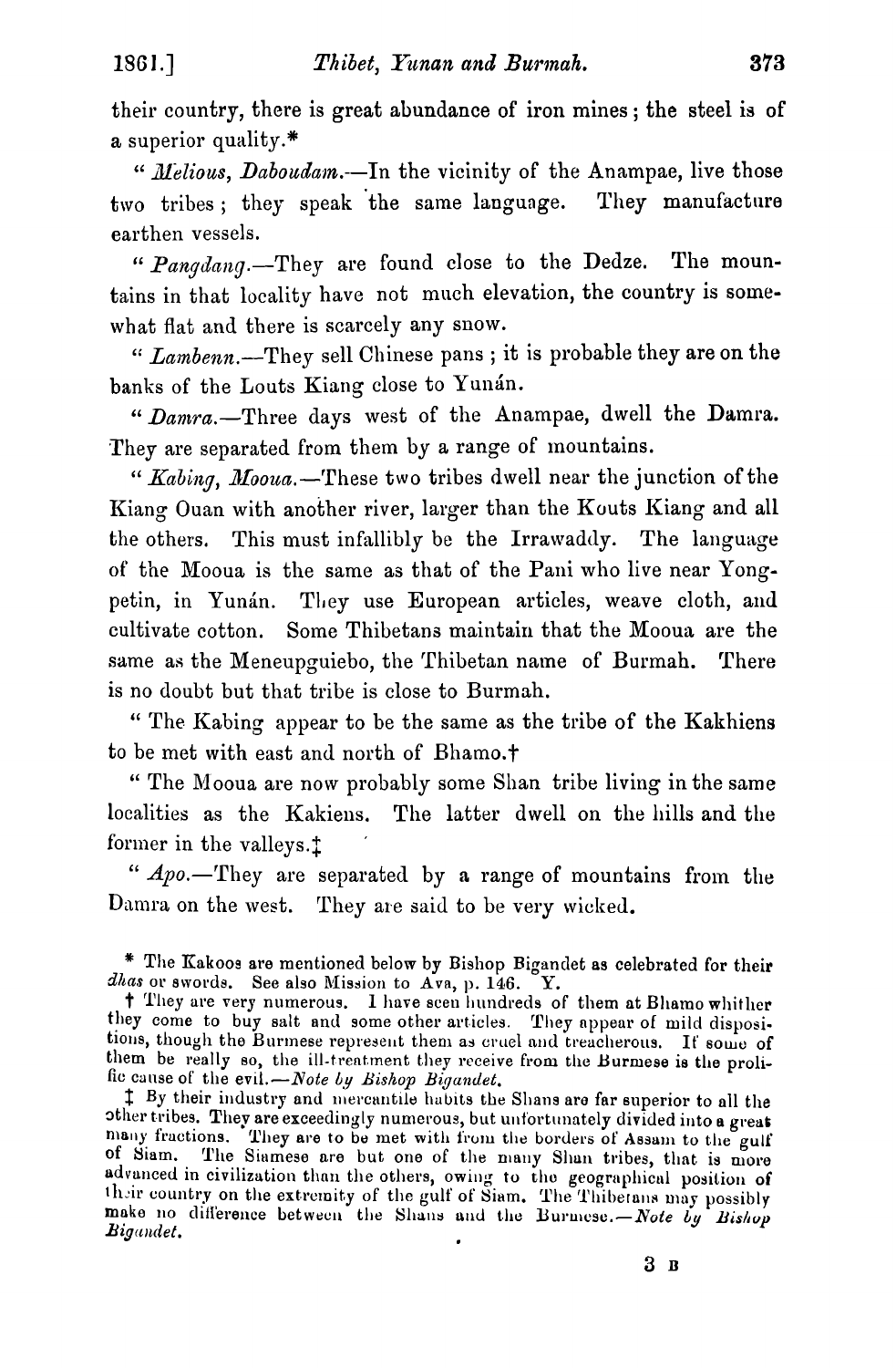" Mendeing. They are supposed to inhabit south west of the Mooua.

"  $Telon$ . Where are they? It is said that they live not far from the Dronba, since the Thibetans of Tsarong go and exact tributea from them.

'( This is what we have been able to collect respecting those tribes and the territories they inhabit.

" Very grateful I would be to you, if you could send me the most accurate particulars respecting the north of Eurmah, the course of rivers, the mountains, tribes, &c. kc. With the Chinese and Thibetan notions me may obtain here, something might be done for throwing some light on this part of eastern Asia, which is to Europeans a terra *incognita*. If there be some map of these parts, of a more recent date than that I have mentioned, have the goodness to procure it and forward it to me.

" I may infer from the above that we are not far from each other, and that there may be a possibility of meeting each other on some future day. We would have to pass in the midst of tribes that are in general of a meek temper and good disposition, except when they are at war among themselves.

" **<sup>1</sup>**will close this long letter with stating a curious fact. The Thibetans, of the province of Tsarong at least, are in great fear of the Rurmah King. They say that it is written in their books that he will on a future period make himself master of their country.

" Your affectionate brother in Christ,

(Signed) J. THOMINE **MAZURE,** 

*Ec, Ap.* of *Z'hibct."* 

' **As** an addition to the above remarlts contained in my friend's letter I will, my dear Col. Phayre, convey to you the following scanty information I received from some Burmans when I was at Ehamo in 1857.

' It appears, that at his accession to the throne the present Ruler of Burmah sent an embassy to the Viceroy of Yunân. I conversed with several men that had, from Bhamo, accompanied the embassy. They stated to me that it took them 10 days to proceed from Bhamo to Momien, the first Chinese frontier town. On their way through Yunân they crossed on iron bridges three rivers, the Shoay-lee, the Salween and the Mekon. These bridges were described to me in the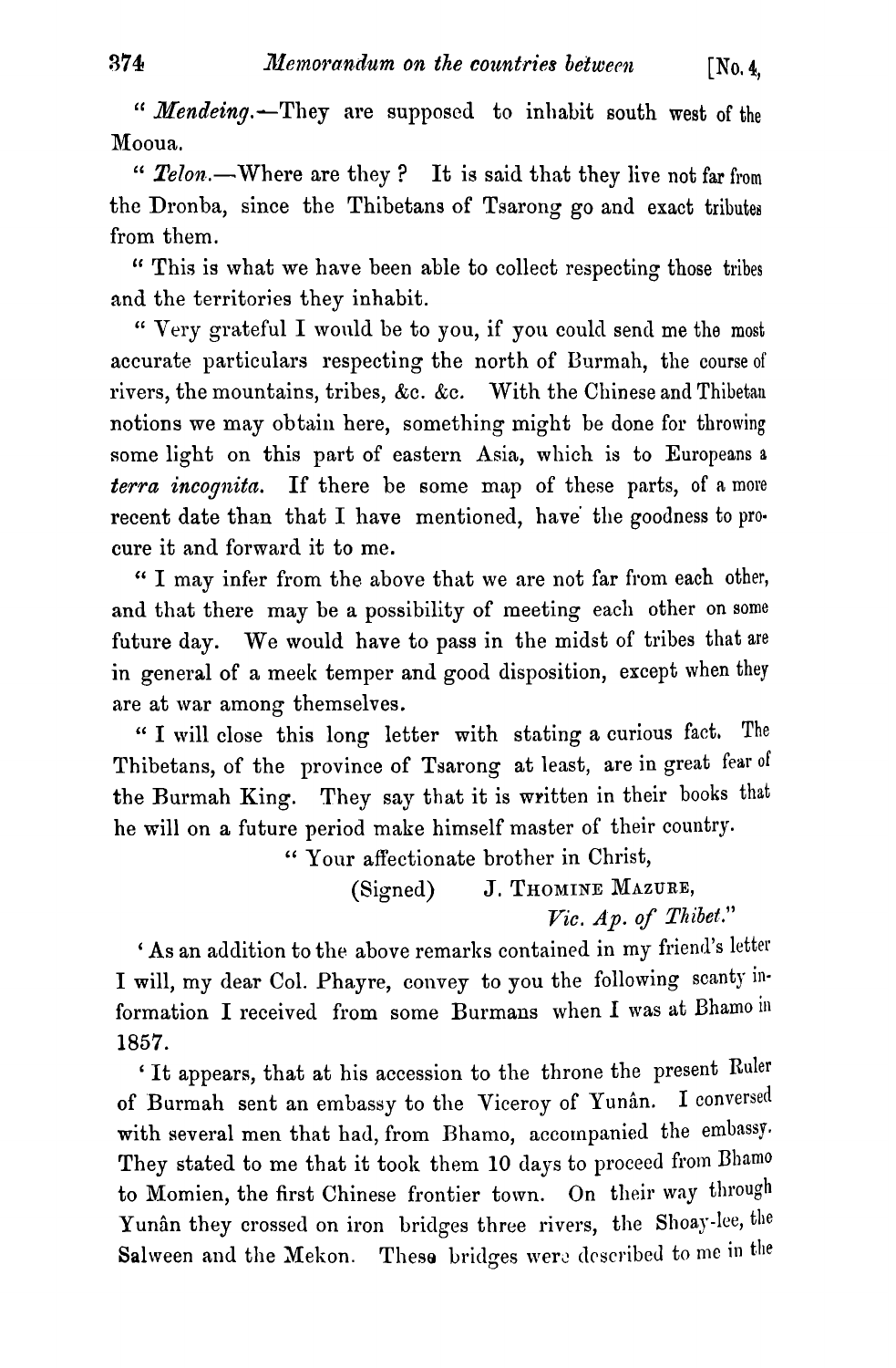following manner. I saw also a rough sketch of one of them made by **s** Burmese on the spot. Strong chains are laid horizontally on the stream from bank to bank and planks are placed and well fixed upon them. On each side at a height of about three feet, two other chains are likwise stretched across, and planks are laid vertically to secure the safety of passengers. These chains are carefully greased to prevent their destruction by rust. The bridges were ten cubits broad, men and beasts of burden cross them, and a small tax is levied by the Chinese suthorities. I believe that the Kouts Kiang, the Louts Kiang and the Lantsan Kiang are respectively the Shoay-lee, the Salween and the Mekon or Cambodia river.

'Here are the names of the wild tribes north and east of Bhamo; the Kakiens, Shans, Katou, Phoun, Anga Shan, Palaong, Kakou.

' The Katou are divided in three tribes called Mokatou, Mein-pekatou, Sanyua Katon.

' The Kakiens are likewise subdivided into Marou, Tsinpho, Adzi, Lishi-sonee ; if these names can be identified with those above described ? The Kakou are celebrated for the dás or large knives they manufacture in great quantities, the blades of which are of the best description. When at Bhamo I saw one of those knives cutting large iron nails without receiving the least blunt.

' Those rough and imperfect notes may possibly enable you to make an attempt to elucidate some controverted points respecting the places, countries, rivers, mountains and tribes of Burmah. No one is better fitted for such an arduous task than you, who have paid so much attention to all that has reference to Upper Burmall.

Believe me, my dear Col. Phayre,

Yours sincerely, (Signed) + PAUL **BIGANDET.'** 

## $Remarks$  on M. DEMAZURE's *letter*.

The reverend writer justly calls the land from which he writes a *terra incognita.* The circle of unknown territory in the interior of Africa is rapidly shrinking, whilst of eastern Thibet we have scarcely added to our knowledge in the present century. This will not, we

**3 u 3**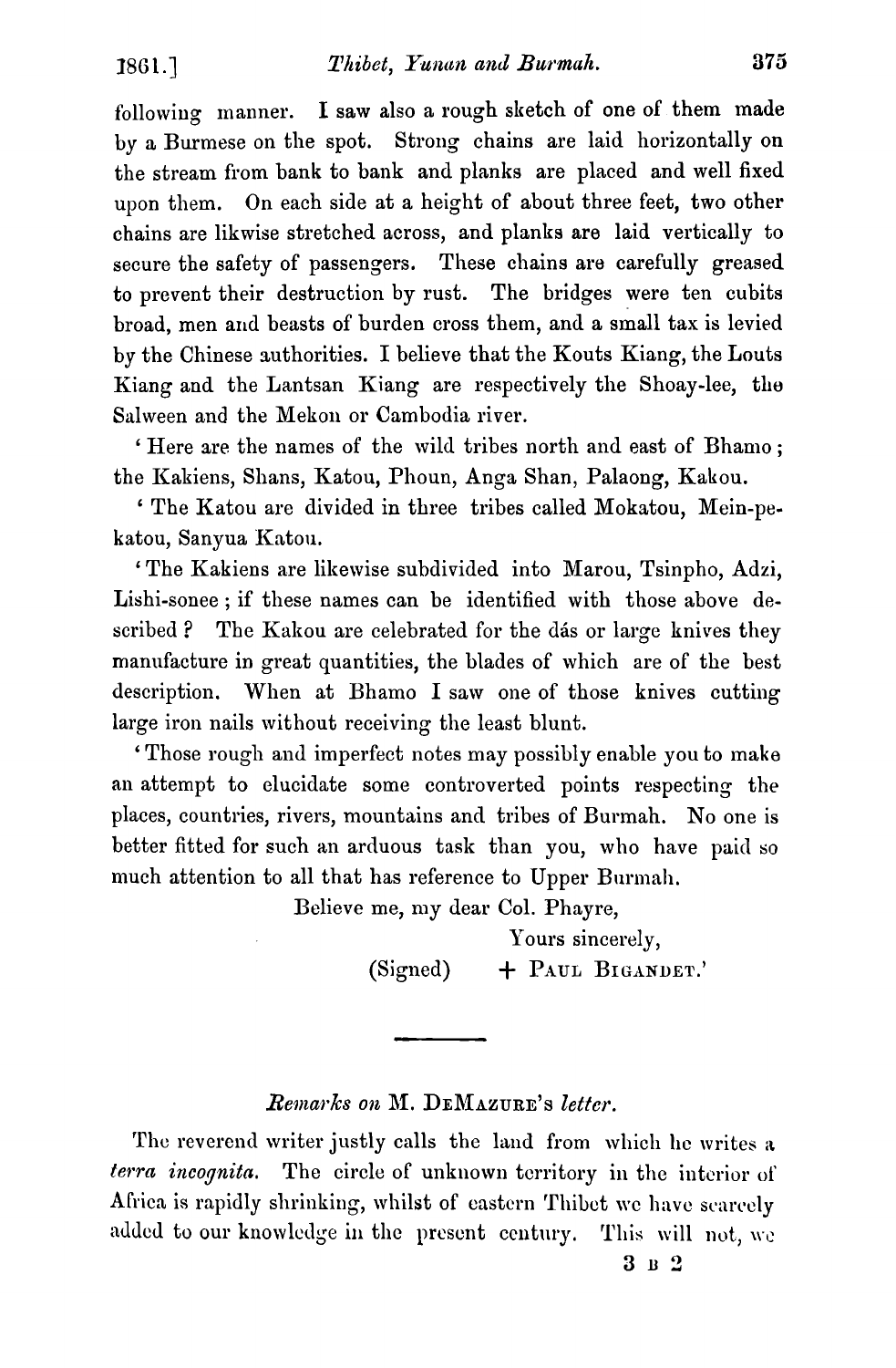may hope, continue so much longer.\* Meanwhile it is startling to receive a contribution to the Society's proceedings from this unknown corner of the world ; but these brave Roman Catholic priesta penetrate everywhere.

Grateful as we ought to be for this contribution, we must not accept all its geographical indications for facts. To appraise them properly it would be necessary to determine what the worthy Vicar Apostolic has derived from actual observation and information received in the country, and what are merely preconceptions derived from the maps in his possession.

'L'he map which he names, that of Andriveau Goujon, Paris, 1841, **we** have not been able to find in Calcutta. But there can be little doubt, from the missionary's references, that it is substantially the same in its peculiarities with the map constructed by Klaproth for his Treatise on the Irawadi. Nearly the same is Berghaus's map of Further India 1843, which I also produce. These maps show the country of the Khana Deba, Tsatsorken, aud other places named by the Vicar Apostolic.

Now this map of Klaproth's, which I take to be the basis of the missionary's general ideas of the geography of the country in which he lives, was compiled from Chinese sources for a specific purpose, viz. that of demonstrating that the great Tsanpo river of Thibet **wss**  identical with the Irawadi, and not with the Brahmaputra as we believe.

I do not know whether anybody on the continent still maintains this view. Thirty years ago it was the subject of earnest controversy, and seems to have become almost a national dispute, Englishmen for

376

<sup>\*</sup> We see that intelligence has been received of the English travellers now advancing towards Lassa, from Chung-king upon the great Yangtse Kiang on the 28th April, and that they were about to proceed towards Ching-tu the capital of the province of Sechuen. This town is on one of the branches of the great river in Lat. 30° 50' and Long. 104°. Hence we see that they will pass far to the north of the country of which the Vicar apostolic speaks in this letter, then route probably lying by the great military road through Bathang and Tannuol (the latter at least as high as 31° 30') of which the route is given in great (letal)<br>in Klaproth's description of Thibet. If, as we trust, they accomplish their great journey, they will be the first European travellers who ever have done so. About 1660 the journey through Lassa from Pekin to India was accomplished by the Jesuit Fathers Grueber and Dorville. But they followed to Lassa the same route **that** was taken by the missionaries **Huo and** Gabet in their wellknown journey, passing from the neighbourhood of the Wall of Chine to the great lake the Koko-noor, far to the northward. [I need scarcely add that since this was written Col. Sarel has been obliged to abandon his journey.]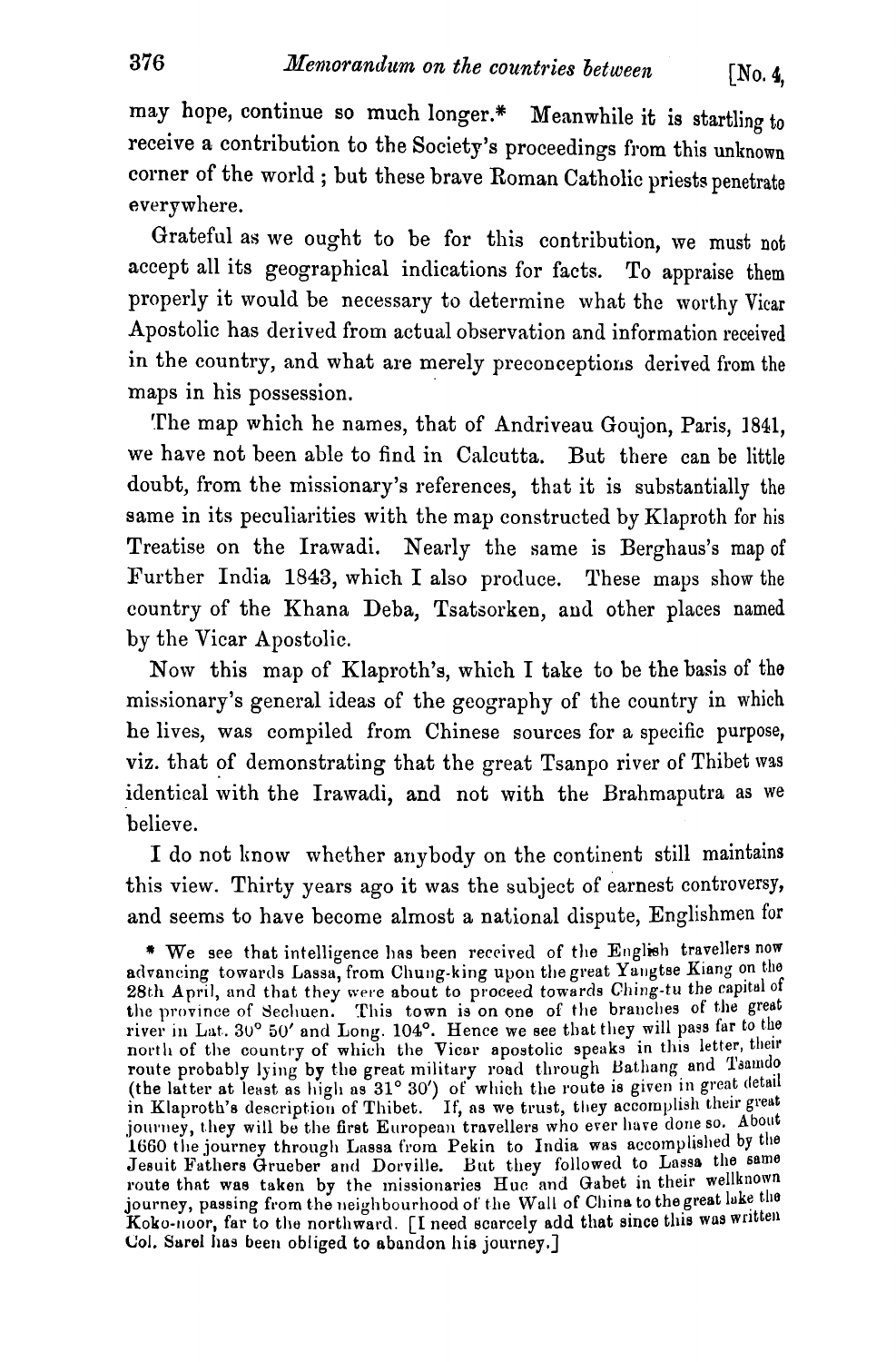the Brahmsputra, Frenchmen for the Irawadi. Twenty years ago we see that it was an assumed fact in the map of the German geographer Berghaus ; though I observe that in later maps he has quitted the position. So possibly it may be warring with ghosts to say any more on the argument. It is certainly an interesting question, if it be a question, whether the river, on whose delta-branches stand our thriving ports of Rangoon and Bassein, does or does not come all the way from the mountains north of Rohilkund; whether its sources are in the mountains of Khamtee, or are fifteen degrees further west. It is a question which reminds us of that of the course of the Niger, which the Quarterly Review, if I recollect rightly, tried hard to argue into the Nile, till the Landors solved the problem by descending to the Gulf of Guinea. We are not likely yet a while to find a Landor for the Tsanpo. It is not navigable, and the savages that border Thibet are much more unmanageable than the negroes of the Niger. You will find the matter ably discussed by Wilcox in the 17th volume of this Society's quarto researches, and a resume of all the available subsequent information on the subject in an appendix to my account of the Mission to Ava in 1855.

The idea that the Irawadi was the debouchement of the Tsanpo was first started by D'Anville. It was maintained by Dalrymple, the author of the Oriental Repertory. And it was revived by Klaproth, who supported his view by citations from Chinese geographers and state papers, by arguments from physical geography, and by maps based on Chinese sources. He insisted that the great river of Thibet passed through Yunán and entered the Burmese territories at Bhamo, there joining a river flowing from the north to form the Irawadi which passes by Ava.

Since Klaproth wrote, Bhamo has been several times visited by European travellers, (by Col. Hannay, Dr. Bayfield; Dr. Griffith, Kincaid the American missionary, and as we see here by Bishop Bigandet), and it is well ascertained that the river which enters at Bhamo from the Chinese frontier is an inconsiderable one. The upper Irawadi was also visited in 1827 by Wilcox, not far from its sources in the snowy mountains of Khamti. It was indeed ascertained both by him and by Col. Hannay that there was an *eastern* branch joining with the western, according to the latter about Lat. 26°. And, as this has bcen secn by no European cye, it *nright* of courso provo to **be**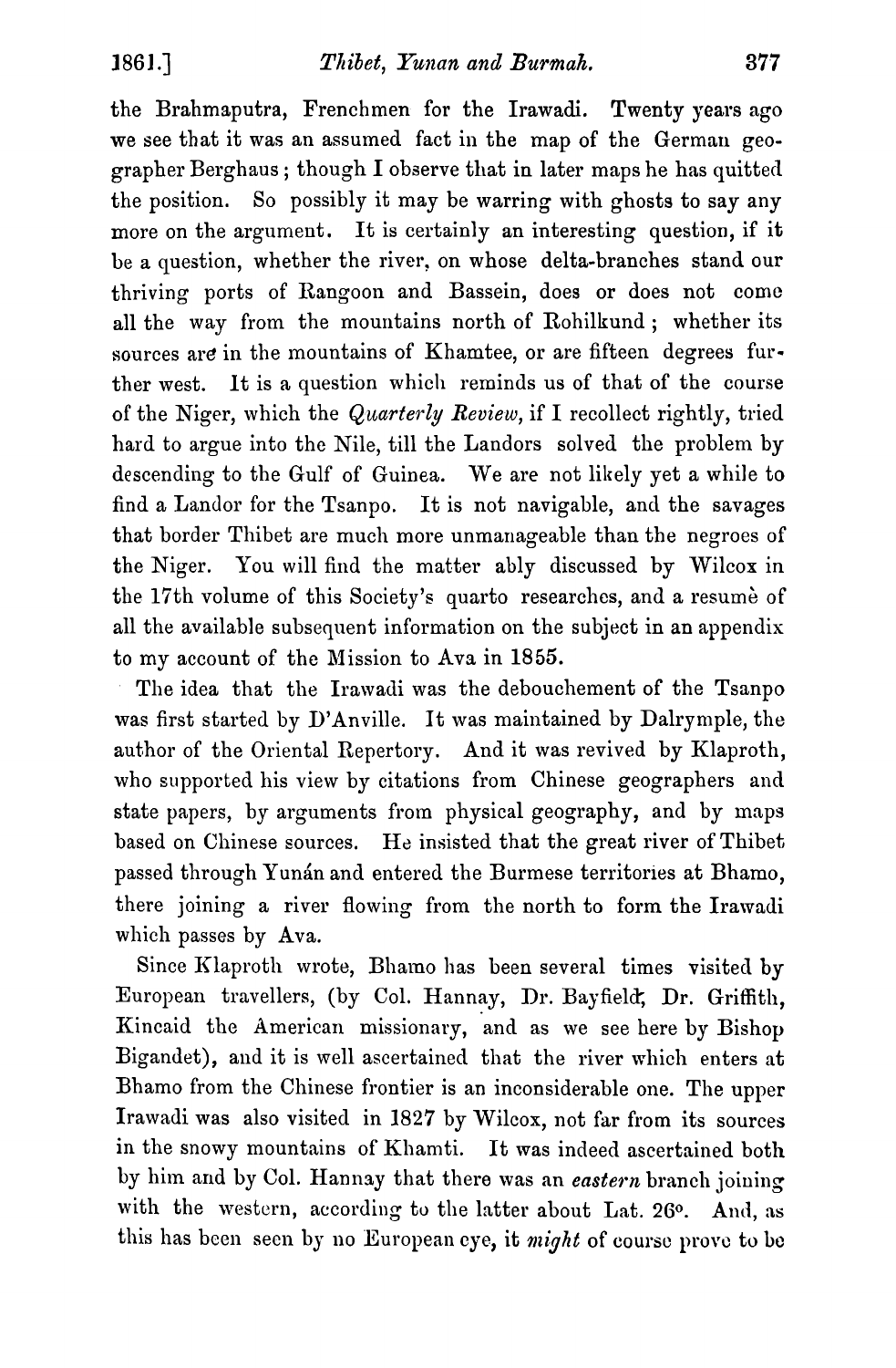the continuation of a great Thibetan river, though such evidence as could be got was against the supposition. We shall see if M. De-Mazure throws any light on this presently.

The Tsanpo in Thibet has been reached by only one traveller in modern times, at least only one who has narrated his journey, viz. Turner, on his Embassy in the days of Warren Hastings. Turner **was**  told by the Thibetans that the river entered Assam. So says Father Giorgi who wrote on the authority of the Catholic missionaries in Thibet in the last century.\* The measured discharge of the Dihong in the month of January is *5G000* feet per second, probably more than twice the low water discharge of the Ganges at Benares, and considerably more than the low water discharge of the Indus at Attok, (a river which so singularly resembles it in its course, on the assumption that the Tsanpo and Dihong are the same) $\dagger$ . This alone is almost enough to decide the question. For if the Dihong is **not** itself the Tsanpo, the Tsanpo must limit the basin that feeds the Dihong in a manner quite irreconcileable with the enormous discharge of the latter.

With a philologist who has a theory to maintain, it is said that vowels go for nothing and consonants for very little. With a geographer who has a theory to maintain, we may say that latitude goes for very little and longitudes for nothing.

Klaproth, not aware indeed of the discharge attributed to the Dihong, at least when his theory was started, tried to provide for the. difficulty we have just alluded to by carrying the southern turn of the Thibetan Tsanpo a degree and a half to the eastward of its position in D'Anville's maps and by carrying the Dihong's mouth forty miles to the westward of its known position, besides twisting its direction in a **way** for which tlrere is no foundation in fact.

\* "Seseque tandem in Gangem exonerat." Alphabetum Tibetanum, p. 343, Major Dalton, long resident in upper Assam, stated at the Society that the general belief of the people near the Dihong was, that it came from Thibet. The Dihong and the (eastern) Brahmaputra are the only rivers of Assam which they admit to come from Thibet. Major Dalton believes both the Dibong and the Subanshiri, come from Thibet. Major Dalton believes both the Dibong and the Subanshiri, great as their volume is, to be derived entirely from the Himalya and not from Thibetan sources.

t Wilcox mentions the traditions of a great and destructive flood on the T WHOOX mentions the traditions of a great and destitutive hood on the Dihong in the last century, analogous to the Indus " cataclysms" of 1841 and 1858. Major Dalton at the Society's meeting mentioned **a** more curious Assamese tradition, viz. that some centuries ago there was no Dihong, but that it appeared by **eudden** irruption into tho valley.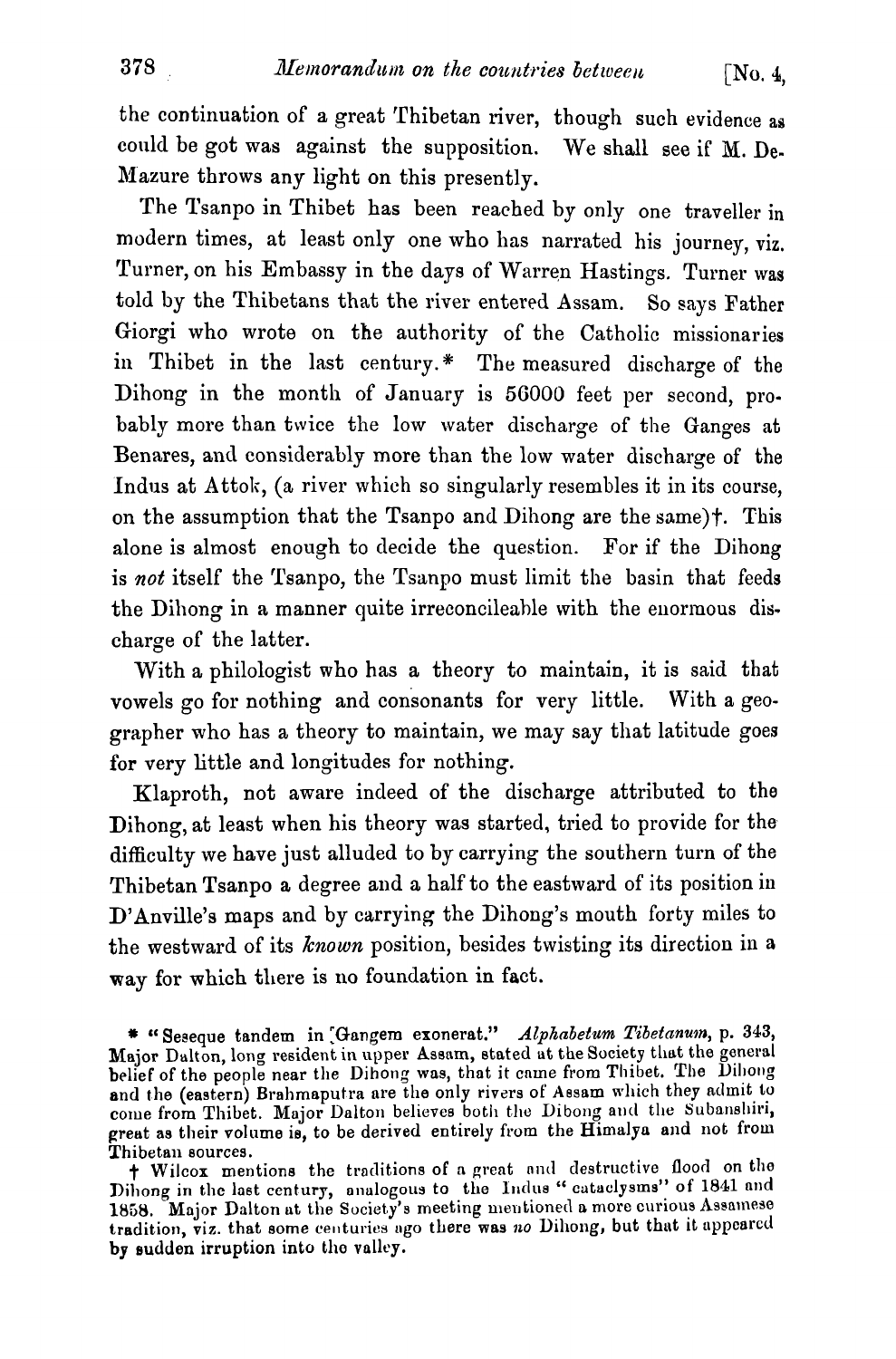Now, this is the lrind of preconception with which **our** worthy Vicar Apostolic starts, and we must try to eliminate this preconeeption from all his statements which it affects.

It will be seen that he is describing a succession of parallel rivers, separated by parallel chains of mountains just as they have fixed themselves in his mind from his French map. His own position at Bonga he stztes to be in a valley of the mountains between the Lantsang Kiang (which is well known as the Chinese name of the Me-kong or great river of Cambodia), and the Louts Kiang, which is without doubt the Loo-kiang or Noo-kiang of our maps, the Salwcn of Tenasserim. Bonga, he says, is near the great bending of these two rivers and in about **280 15"** latitude as well as he can judge.

Westward of the Louts Kiang, at a distance of 30 miles, is a range of high mountains, and west of those " a rathcr inconsiderable river" called the Kouts Kiang or Schete-kiang, which he describes as known in Yunân under the name of Loungchang-kiang, as flowing east of Tenine (or Theng-ye-choo,) and joining the Irawadi below Bhamo.

This is so precise, that it is difficult not to accept it as derived from actual information. There can be no doubt that the description of this Kouts Kiang in the lower part of its course applies exactly to the Shweli, a tributary of the Irawadi, which it enters in Lat. **240** nearly. It is variously described by the British officers who passed up the Irawadi in 1837 at from 300 yards to 600 yards wide at its mouth, full of shoals and discharging little water. The width however indicates that at times it carries a large body of water. It is mentioned by the Chinese geographers quoted by Klaproth under the name of Loung-chuan-kiang, probably from its passing near Loung-chuen the Mo-win of the Burmese. It is on a small tributary of the Shweli that the celebrated ruby mines of Ara are found, and near its banks in former days stood two important cities; that of Mweyen or Mauroya, the most ancient capital of the Burmese kings of sacred Indian descent, and supposed to be mentioned by Ptolemy as *Maureura metropolis;* and Maulong the capital, in later times, of a Shan kingdom.

Just a doubt remains whether this identity of the Kouts Kiang and the river Shweli is not suggested by his map rather than got from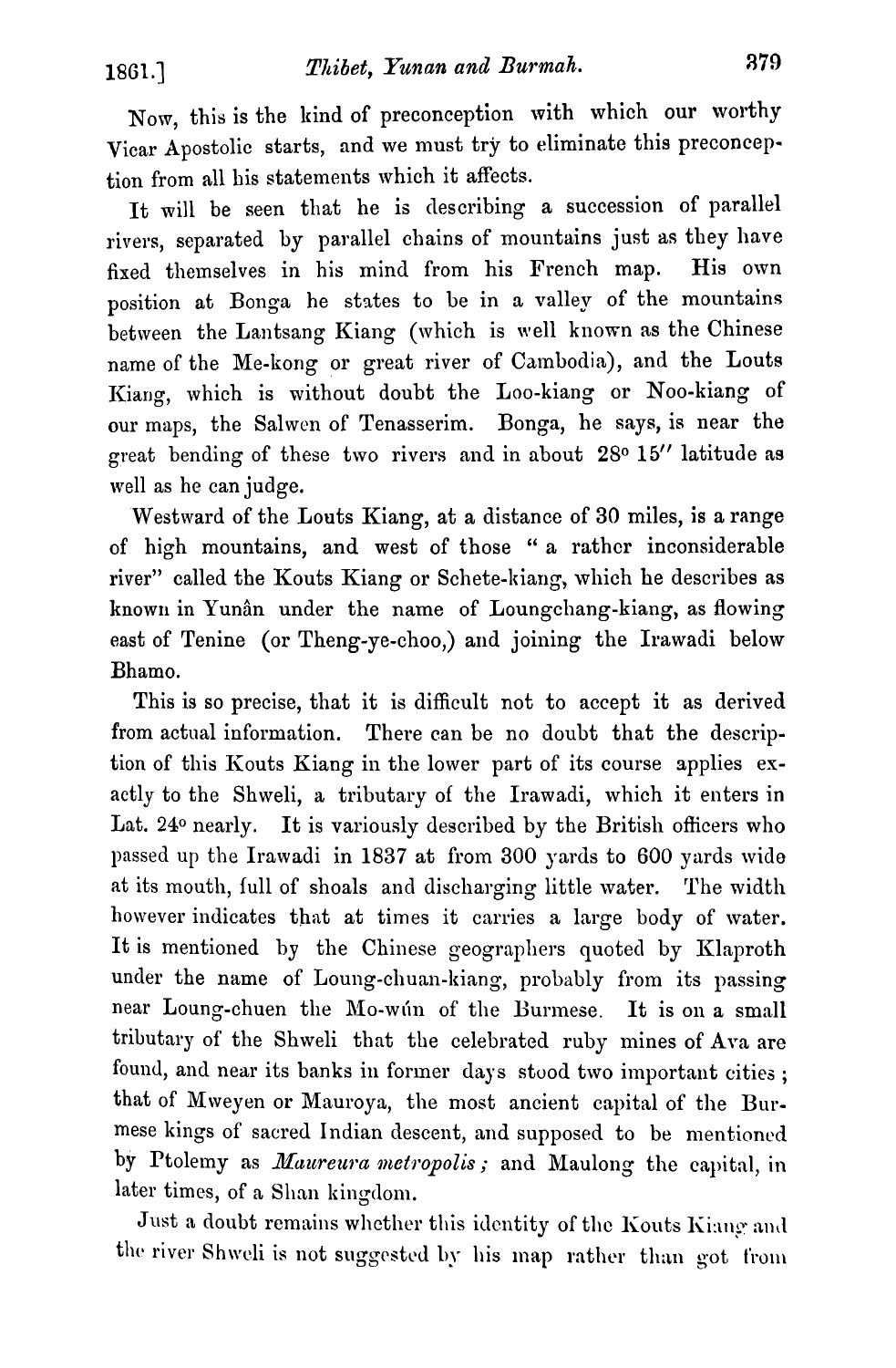local knowledge. Such a lengthened course of the Shweli is indeed given conjecturally in the map of Klaproth who brings it down from a combination of several of the rivers of Thibet. Just above the town of Theng-ye-choo, he gives it the Chinese name of Khiu-chy which perhaps corresponds to the Kouts of our missionary.

But supposing that this is not the case, that this is really the Shweli which flows down from the latitude of Bonga, the course of the river is a very singular one ; it so far justifies the theories of Klaproth's map, and it forces us to carry the eastern source of the Irawadi much nearer to the western one than we have placed it hitherto, on the information given to Hannay that they were eight days' journey asunder.

Proceeding westward, the Bishop says that " Between the Kouts Kiang and another considerable river that flows into the Irawadi there are several ranges of mountains, the general direction whereof is from south to north. That river is named on the maps Gakbodsanbo. Its course through Thibet appears to be very different from what has hitherto been supposed. Its junction with the Irawadi must be placed somewhere more in the south.\* That called by the Chinese Kanpoo Tsangbo"-this I have no doubt is mistranslated, and should be " this," viz. the Gakbo-tsangbo of the maps-" called by the Chinese Kanpoo Tsangbo is named by the people of Bongs Dzain, because it flows through the sub-prefecture of that name. In that district, according, to the Thibetans is the village of Samé where our two priests Messrs. Krick and Boury were murdered."

He then goes on to allude to the Yaro-tsanpo of our maps and to express his conviction that *there* is *not the least doubt* that this great river is the Irawadi. It is curious that this is just the same expression as is used by the Chinese geographers quoted by Klaproth. " There is no manner of doubt," say the Editors of the grand Imperial Geography,† that this great navigable river that flows through the kingdom of Mian or Ava is the Yaroo-dzangbo of Thibet. But this sort of assertion rather implies an absence of argument, and does not carry conviction to a reader. The Vicar goes on to give reasons however, and a very good specimen of circular logic his reasoning is.

\* **Qp.** North ?

 $\dagger$  Klaproth, Memoire sur les sources du Brahmaputra, etc. p. 281.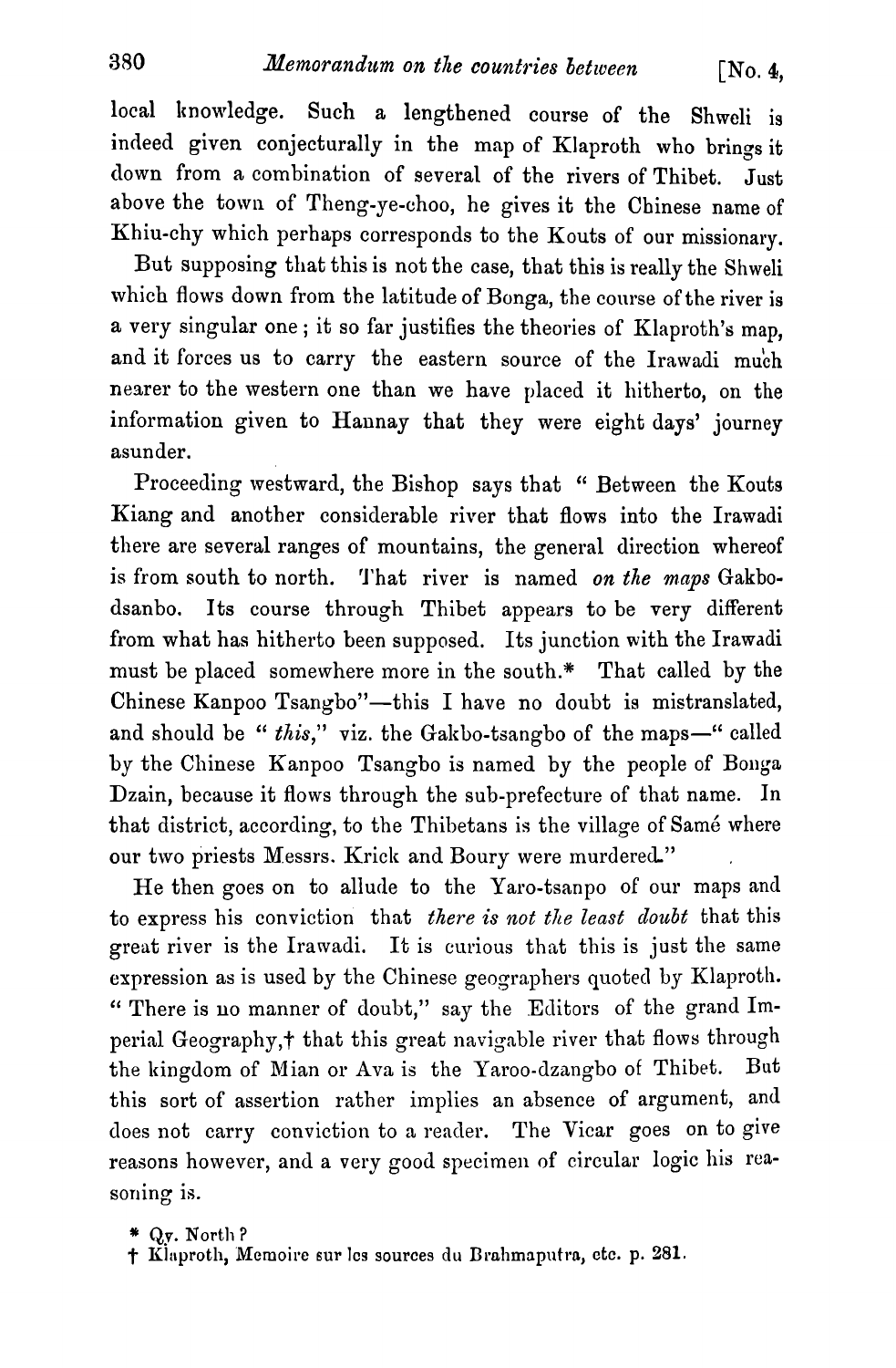**<sup>16</sup>**I believe that its bencling must be brought morc to tho cast. This would agree better with the observations made by the English on the tributaries of the Brahmaputra. The latter cannot possibly be the Yarkiou-tsangbo."

Now observe his reasoning.

' 1st. There is no doubt that the Yaro-dzangbo is the Irawadi.

' 2nd. Its bending must be brought more to the east' (i, e. to enable it to be the Irawadi.)

'3rd. The Brahmaputra cannot possibly be the Tsangpo' (i. e. because the Yaro-Tsanpo's bending goes so far to the east, where we have just obliged it to go).

But just let us get rid of this notion and all his information will fall into place, and leave little difficulty remaining.

The Lantsang-kiang, and the Luts Kiang or Loo-kiang we are aheady familiar with on the maps. The Kuts Kiang we will admit to be the Shweli running into the Irawadi. We have then, he says not one, but *several* mountain ranges running from south to north, and we come to the river which the Thibetans call Galrbo, and the Chinese call Kanpoo. The Gakbo you will find, as I have said, in Klaproth's map forming an imaginary junction with the Kuts-kiang or Shweli. In a map of Berghaus's published in Perthes's Gotha Hand Altas (i8GO) you will find it doing duty as a tributary of the Yaro-tsangpo. In the original authority for the Thibetan geography, or at least in the nearest form to the original which is accessible to us and not biassed to meet theories, that is to say in D'Anville's Atlas, the river is found, under its Chinese name of Kenpoo, in a position which identifies it either with the Dibong or with the (eastern) Brahmaputra.

The mention of it by the Vicar Apostolic as the river on the banks of which the priests Krick and Boury were murdered identifies it with the latter, and this murder of two missionaries becomes thus in fact the basis of a geographical connection between British India and Thibet. For these gentlemen were murdered about the month of August, 1854 (as we know from the reports of the British cfficers in Upper Assam) at a village called Simé\* (the Samé of the Vicar Apostolic) near the banks of the eastern or real Brahmaputra, where

<sup>\*</sup> This village is entered from native information in Wilcox's map, dated many years before the murder of the abbes.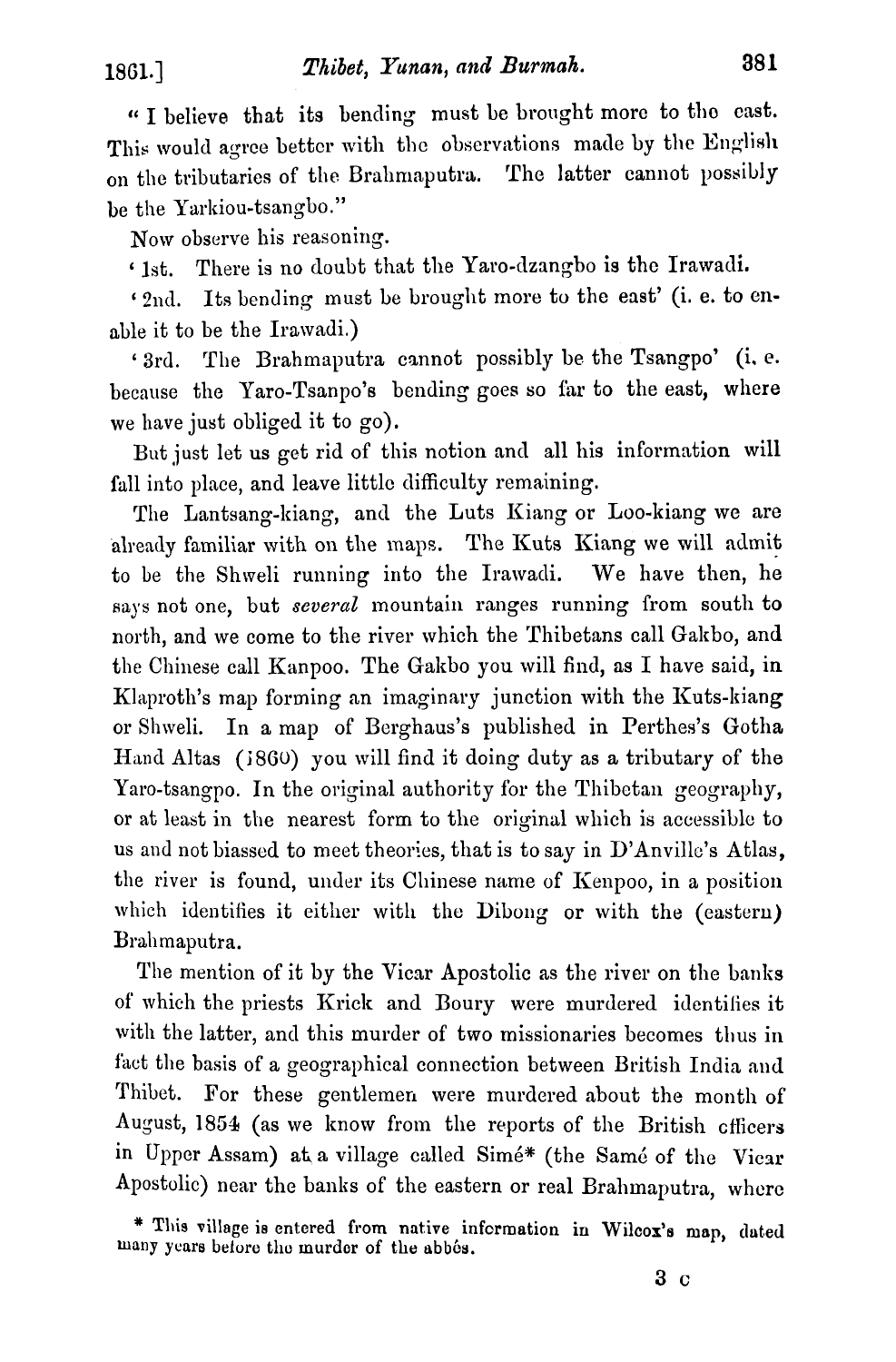they had halted for some time to acquire the Thibetan language be. fore penetrating into Thibet by that route from Assam.\* This fact therefore should satisfy M. De Mazure that his theories about the Irawadi are all wrong. Not only so, but if he is right about the Kuts Kiang being the same as the Shweli, you will observe that between this Kuts Kiang and the Kenpoo, which we have identified with the Brahmaputra, he mentions no river, so that his evidence, so far as it goes, is against the derivation of any supply to the Irawadi from the mountains of Thibet, excepting what enters by this river Shweli. If again his identification of the Kuts Kiang with the Shweli is only a deduction from his maps, I would say that it is highly probable that this Kuts Kiang is not the Shweli, but is the unseen eastern branch of the Irawadi called in our maps the Shu-mai-kha.

Indeed every attempt to construct a map which shall combine with the data ascertained by Wilcox in his journeys, those furnished by M. de Xazure, including the most liberal estimate of the " seven days hard travelling" which he places between Samé and Bonga, ends in something like a conviction that his river Kuts-kiang is really the eastern branch of the Irawadi, the Shumai Kha of our maps. To make room for the Shweli in this position the Loo-kiang and its parallel rivers must be moved considerably further to the eastward than any maps represent them. But then Bonga will be carried very much beyond any possible seven days journey from Samé in such a region. We do not seem to be in a position to solve the difficulty, but could communication with M. de Mazure succeed in removing his erroneous views about the Irawadi, then he might supply most valuable information.

The Vicar says, " The spurs of the range that are north and south of their habitation are called Dokerla and Dokelá. The latter is visited by innumerable pilgrirns from all parts of Thibet who come to worship the Spirit Kaoua Kerbo, that is to say the White Snow." We find this mountain under the name of Kawa Garbou Gangri in Klaproth's map, but in Lat. 28 $\circ$  45' and to the north of the position which is assigned by the missionary to his establishment.

East of the country traversed in passing from Bonga to the Ken-

<sup>\*</sup> See " Official and interesting correspondence &c. regarding the melancholy **and brutal massacre of the Rev. Messrs. Krick and Boury, Priests of the Society** of Foreign Missions, Calcutta-R. C. Orphan Press, 1855."